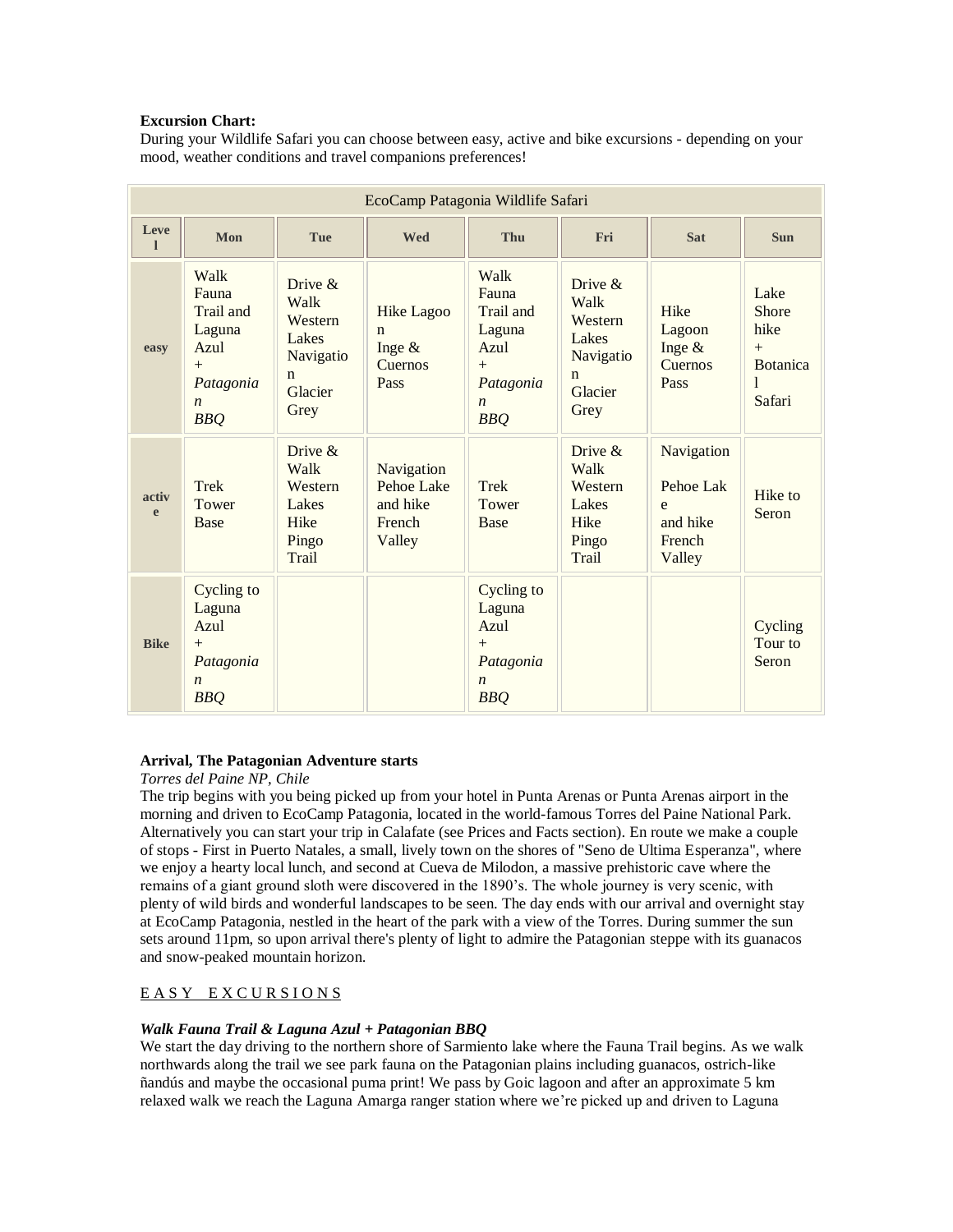Azul. En route we stop at the impressive Paine waterfall to admiring its cascading water and picturesque surroundings. Upon arrival at Laguna Azul we're treated to a classic Patagonian barbecue, prepared by a local Patagonian chef in EcoCamp's cozy barbecue area on the lakeshore. Once we've feasted and enjoyed some rest there's time to explore the surroundings and walk to the nearby sightseeing point with a panoramic view of the lagoon and the Torres in the distance. We drive back to EcoCamp for the evening festivities.

### *Drive & Walk Western Lakes, Navigation Glacier Grey\**

We drive across the Park, admiring the view of Paine Grande and its snowy peaks, and Los Cuernos with its black, granite horn-like spires. Walking along the shores of the stunning Lake Pehoe, we see the furious Salto Grande waterfalls where the water from Lake Nordenskjold cascades down into Pehoe. The walk continues over the gentle Nordenskjold trail until until we reach its spectacular lookout point. Later, back at Lake Pehoe, we are driven south to a beach along the shores of glacial Lake Grey. Here we enjoy a tasty box-lunch by the lake before embarking on a boat ride across the icy waters to the towering blue walls of Glacier Grey. After this incredible sight of the glacier up close, we drive back to EcoCamp.

*(\*During Shoulder Season (September, October and April) the boat trip to Glacier Grey may be cancelled as the boat requires a minimum of 8 passengers to sail, which might not be reached in some cases. If this is the case we will plan an alternative excursion in the Park.)*

## *Hike Lagoon Inge & Cuernos Pass*

After breakfast we head to Laguna Inge, located 4km south-west of EcoCamp Patagonia on Los Cuernos Trail just above Nordenskjold lake. There is a wonderful viewpoint of rainwater and glacial water side by side. On the way along Los Cuernos there is a variety of fauna and hopefully we'll see Andean condors flying overhead. During this excursion we admire the park's flora and fauna, its strong wind and curious, changable weather. As we walk along the trail we enjoy magnificent views of the park's central lakes and the Paine's Horns, majestic black horn-like peaks of slate atop gray granite which crown the center of the Massif. Depending on the group's pace we might reach the Cuernos refuge, our trekking goal for today, before we start our return walk to EcoCamp.

### *Lake Shore hike + Botanical Safari*

After breakfast we set off on foot towards Nordenskjold lake. On the walk towards the lakeshore we'll have wonderful views of the park's vegetation and flora on our guided nature exploration. At the lakeshore we enjoy the lake's beautiful blue water and views of the central Paine massif while we feast on our picnic. After lunch we head back to Ecocamp and have just a tiny distance to walk to get to the start of the botanical Safari trail at the back of EcoCamp. The mini educational trail designed by EcoCamp invites guests to learn more about the flora and fauna in Torres del Paine National Park right next to their domes. A guide will accompany wakers on this micro exploration to give more extensive flora information as the group wanders along the trail taking note of the diverse vegetation. Safari explorers then have time to rest in their domes or EcoCamp's Community domes before the evening aperitif. - [Up -](https://www.cascada.travel/Tour/EcoCamp-Patagonia-Wildlife-Safari#Excursion_chart)

## A C T I V E E X C U R S I O N S

#### *Trek Towers Base*

We walk from Ecocamp towards Hostería Las Torres and join the uphill path to Ascencio Valley on the Tower's eastern face. Dry mountain spots, beech forests and small rivers line the scenic walk towards the valley. Our big challenge comes as we climb the steep moraine, a mass of boulders leading us towards one of the world's most famous views overlooking the Towers. The famous Torres del Paine (2,900 m/ 9,400 ft) consist of three gigantic granite monoliths, the remains of a great cirque sheared away by the forces of glacial ice. After an uphill slog, the Towers eventually come into full view, rising majestically before us, with the glacial lake visible below. Is there any better place in the world to have lunch? After feasting on the view and our picnic, we backtrack along the same trail through Ascencio Valley and return to EcoCamp.

#### *Drive & Walk Western Lakes, Hike Pingo Trail*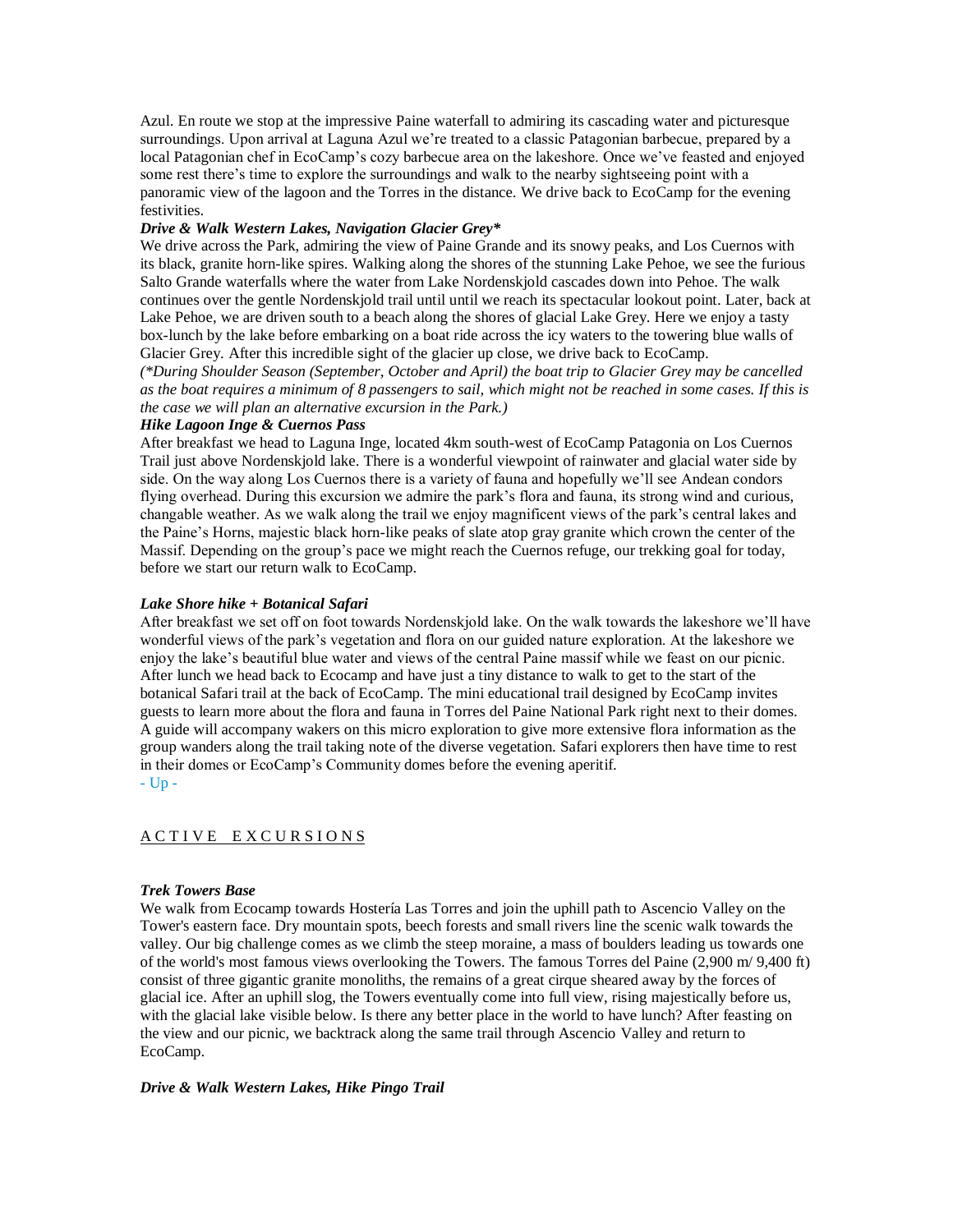We drive across the Park, admiring the view of Paine Grande and its snowy peaks, and Los Cuernos with its black granite horn-like spires. Walking along the shores of the stunning Lake Pehoe, we see the furious Salto Grande waterfalls where the water from Lake Nordenskjold cascades down into Pehoe. The walk continues over the gentle Nordenskjold trail until we reach its spectacular lookout point. Later, back at Lake Pehoe, we are driven south to a beach along the shores of glacial Lake Grey where we walk to reach the start of the beautiful Pingo Trail taking us through a fairytale Magellan forest full of local fauna and flora. As we walk, huge rock formations in nearby hills and the strong Patagonian wind give us a good idea of just how wild Patagonia is! We reach a small sightseeing point with splendid views of the Massif's west face, and then walk back to Grey Beach to meet our fellow travelers coming back from the boat ride. Together, we all head to Ecocamp to enjoy dinner and relaxation time.

## *Navigation Pehoe Lake and hike French Valley\**

After breakfast, we start our day driving towards Pudeto dock, located on the shores of Pehoe Lake. We board the catamaran that'll take us to the north-western sector of the Lake where we'll begin the challenging trek to Valle Frances (French Valley) along a steep trail that goes into the very heart of the Paine Massif. How deep we go depends on our groups' rhythm - An active walk leads us to the hanging bridge over the French River, located at the foot of the south-eastern face of the Massif, where there is a truly wonderful view. Then we continue up the trail to the upper section of the valley where we admire the valley's entire group of geological formations: Hoja (Blade), Máscara (Mask), Espada (Sword), Catedral (Cathedral), Aleta de Tiburón (Shark's Fin) and the magnificent Fortaleza (Fortress). Here we picnic and rest for a while. An optional trek to Mirador Britanico is available as well, if the group isn't keen on resting. Then, we descend through a rippling terrain of grassland and light forest until reaching the Refugio Paine Grande, located on the peaceful shores of Lake Pehoe. From here the catamaran takes us back to Pudeto and we're driven back to EcoCamp.

\*The excursion to French Valley varies throughout the season depending on the catamaran connecting Pudeto and Refugio Pehoe:

- September, October and Abril (shoulder season) the navigation will not operate and therefore the excursion will be replaced by another activity
- 1st to 15th of November: Hike is limited and only reaches camp Italiano
- 16th of November till 15th of March: excursion operates on a regular basis
- 16th of March till 31st of March: Hike is limited and only reaches camp Italiano.

## *Hike to Seron*

The trek to Puesto Seron means doing the first part of the Paine circuit, bordering the eastern side of the Massif. The trail leads through plains home to Lenga forests and other flora, and with great views of Laguna Azul and Sierra Masle. Hopefully we encounter the park's animals that roam around this sector, in their quest to avoid the more populated areas of the Park. After approx. 4h hours trekking we reach Camp Seron where we enjoy a box lunch and admire the scenery before heading back to Ecocamp. - [Up -](https://www.cascada.travel/Tour/EcoCamp-Patagonia-Wildlife-Safari#Excursion_chart)

# CY CLING EXCURSIONS

## *Cycling to Laguna Azul + Patagonian BBQ*

After breakfast we drive to Estancia Laguna Amarga, next to the ranger station where we entered the park, and we hop on our mountain bikes & pedal away towards Laguna Azul campsite approximately 20 km to the north east. We cycle past an array of fauna on the Patagonian plains including guanacos and ostrich-like ñandús (plus maybe the occasional puma print!), heading up north past the cascading Paine waterfall where we can stop for a break to admire the view. We continue our journey heading past a small canyon in the middle of the Patagonian flora and fauna before looping up towards Laguna Azul. Upon arrival at Laguna Azul we're treated to a classic Patagonian barbecue, prepared by a local Patagonian chef in EcoCamp's cozy barbecue area on the lakeshore. Once we've feasted and enjoyed some rest there's time to explore the surroundings and climb to the nearby sightseeing point with a panoramic view of the lagoon and the Torres in the distance. The cycle ride back to Ecocamp is optional - anyone who is happily tired after the journey and barbecue is welcome to travel back in the support van (accompanying the group at all times on the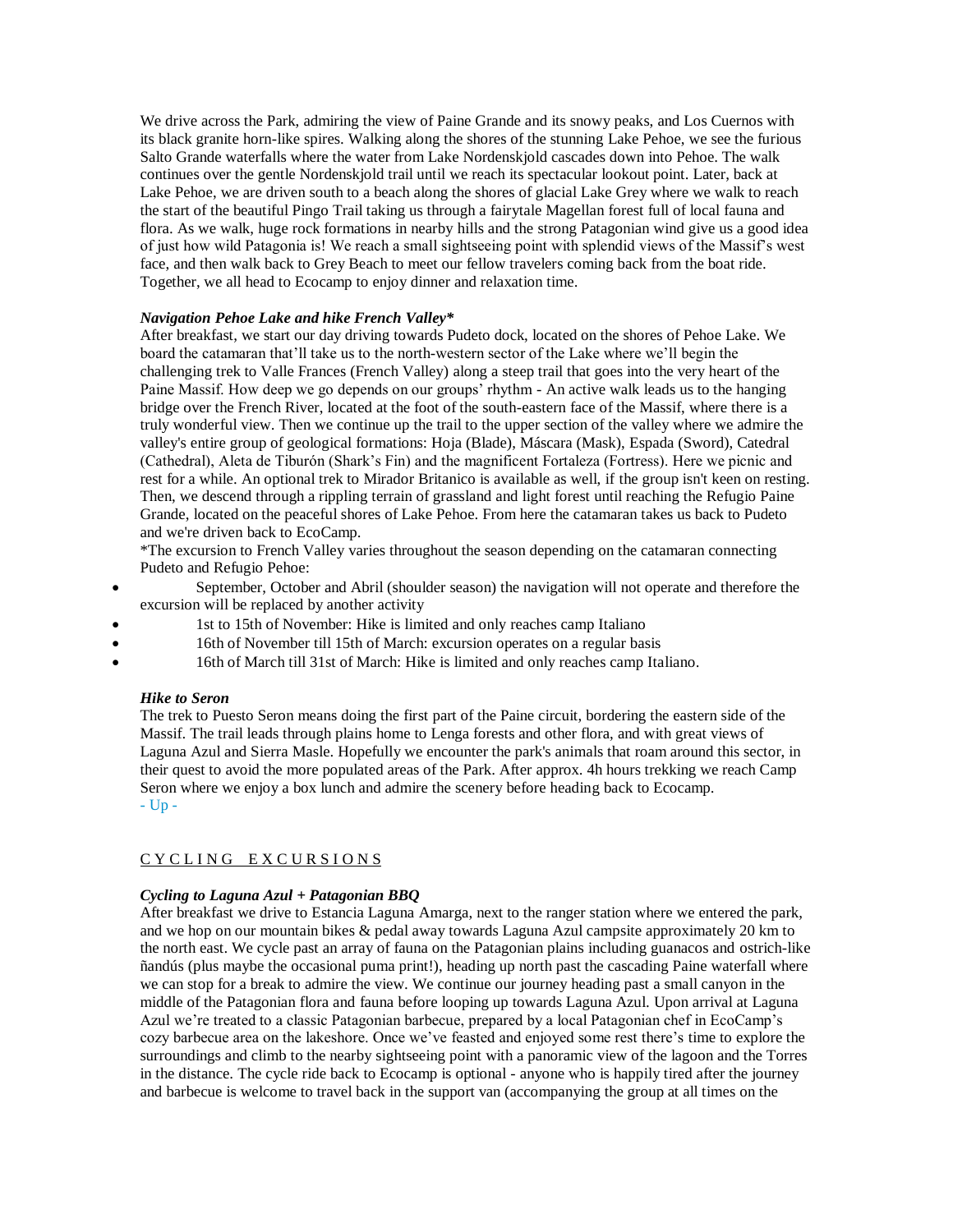outward journey). Back at EcoCamp the cyclists reunite with their Safari hiking counterparts to enjoy the evening aperitif.

# *Cycling tour to Seron*

Today we're cycling up to Seron! After a hearty breakfast we get kitted out on our bikes and begin the journey northwards towards Seron campsite at the north eastern corner of the Paine massif. This first section of the Paine circuit is over undulating terrain leading through beautiful Lenga forests, with views of Laguna Azul and Sierra Masle. Due to this sector of the park being quieter than the central and western sector we'll hopefully encounter animals roaming around in the vegetation. After an approximate 15 km cycle, passing through the picturesque Encantado valley, we reach Seron campsite and enjoy our box lunch and the views before heading back to EcoCamp for the evening aperitif.

## **Departure Day**

## *Torres del Paine NP, Chile*

We board an early morning vehicle, sit back, relax, and enjoy a scenic ride back to Punta Arenas on time to catch the evening flight to Santiago. Those heading to Argentina board an earlier transfer heading to the border.

- [Up -](https://www.cascada.travel/Tour/EcoCamp-Patagonia-Wildlife-Safari#Excursion_chart)

| EcoCamp Patagonia Wildlife Safari - Trekking and Cycling Chart |                                                                       |                                                      |                                           |                                           |              |               |  |
|----------------------------------------------------------------|-----------------------------------------------------------------------|------------------------------------------------------|-------------------------------------------|-------------------------------------------|--------------|---------------|--|
| Level                                                          | <b>Excursion</b>                                                      | <b>Approx</b><br><b>WALK/BIKE</b><br><b>Distance</b> | <b>Approx</b><br><b>Walk/Bike</b><br>time | <b>Max Altitude</b><br>above<br>sea level | <b>Start</b> | <b>Finish</b> |  |
| easy                                                           | Drive & Walk<br>Western Lakes,<br><b>Navigation Glacier Grey</b>      | 0,8km/0.5mi                                          | 1 <sub>hr</sub>                           | 20m / 65ft                                | 09:30<br>am  | 08:00<br>pm   |  |
|                                                                | Walk Fauna Trail<br>& Laguna Azul<br>+ Patagonian BBQ                 | 5km/3mi                                              | 3 <sub>hr</sub>                           | 180 m / 590ft                             | 09:30<br>am  | 0.5:00<br>pm  |  |
|                                                                | Hike along<br><b>Inge Lagoon</b><br>& Los Cuernos Pass                | 20km / 12mi                                          | 6 <sup>hr</sup>                           | 200m / 656ft                              | 10:00<br>am  | 04:00<br>pm   |  |
|                                                                | Lake Shore hike<br>+ Botanical Safari                                 | 4km/3mi                                              | 3 <sub>hr</sub>                           | 20m / 65ft                                | 09:00<br>am  | 04:00<br>pm   |  |
| active                                                         | Drive & Walk<br>Western Lakes,<br><b>Hike Pingo Trail</b>             | 5km/3mi                                              | 3 <sub>hr</sub>                           | $60m / 197$ ft                            | 09:30<br>am  | 08:00<br>pm   |  |
|                                                                | <b>Trek Tower Base</b>                                                | 21km/13mi                                            | 8 <sub>hr</sub>                           | 914m / 2,999ft                            | 08:00<br>am  | 05:00<br>pm   |  |
|                                                                | Navigation<br>on Lake Pehoe<br>and Hike along<br><b>French Valley</b> | 21km/13mi                                            | 8 <sub>hr</sub>                           | 686m / 2,250ft                            | 08:00<br>am  | 08:00<br>pm   |  |
|                                                                | <b>Hike to Seron</b>                                                  | 18km / 11mi                                          | 7 <sub>hr</sub>                           | 250m / 820ft                              | 10:00<br>am  | 06:00<br>pm   |  |
| <b>Bike</b>                                                    | Cycling to<br>Laguna Azul                                             | 20km / 12mi<br>(one way)                             | 4 <sup>hr</sup><br>(one way)              | 180 m / 590ft                             | 09:30<br>am  | 06:00<br>pm   |  |